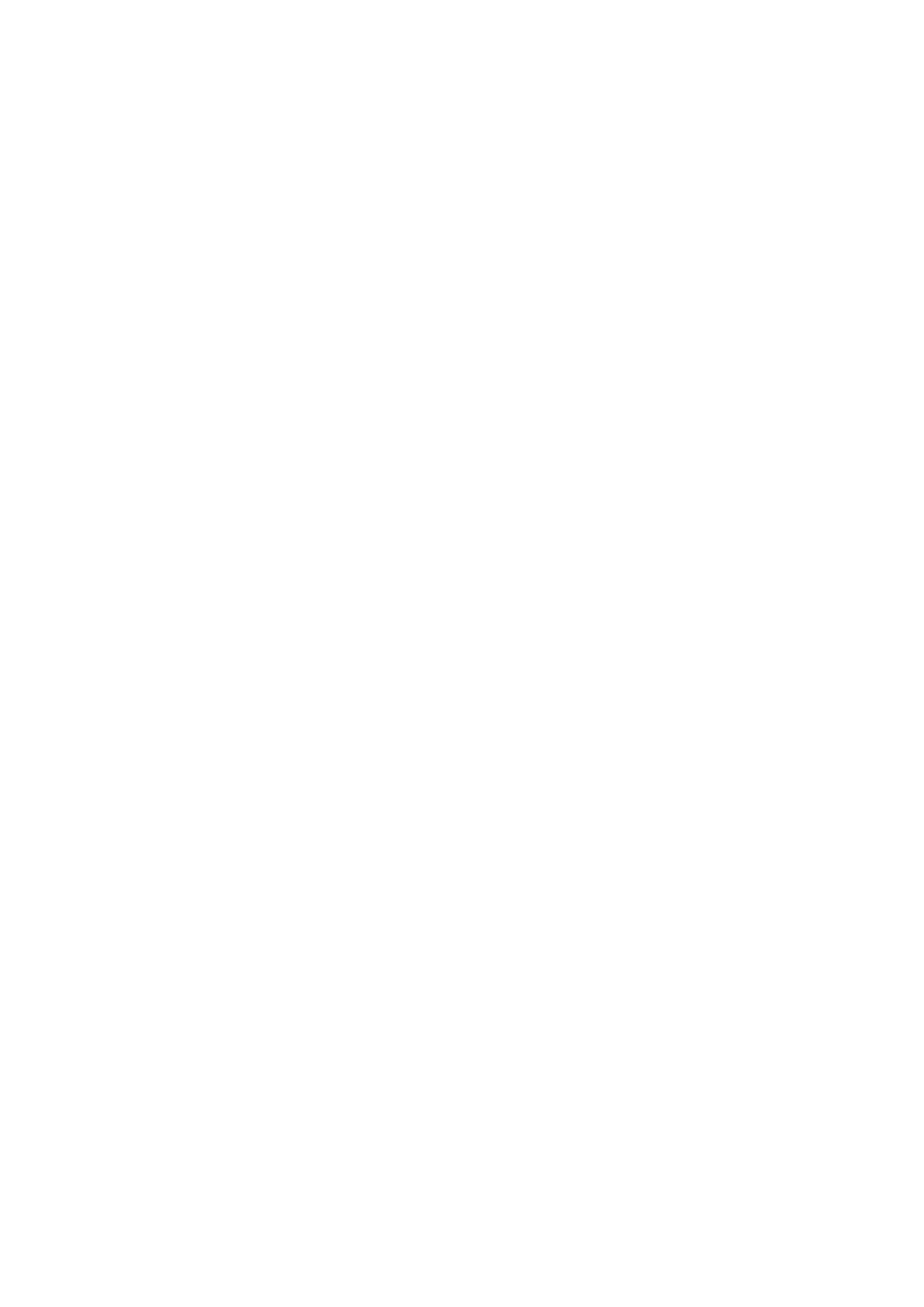# **Table of Contents**

| Introduction        | <b>SynPOR</b><br>$\overline{2}$          |                |
|---------------------|------------------------------------------|----------------|
|                     | <b>Clinical Applications</b>             | 3              |
|                     | <b>Indications and Contraindications</b> | 3              |
|                     | <b>Product Options</b>                   | $\overline{4}$ |
| Surgical Technique  | <b>Handling</b>                          | 5              |
|                     | <b>Sizing</b>                            | 6              |
|                     | Contouring                               | 7              |
|                     | <b>Implant Fixation</b>                  | 8              |
| Product Information | <b>Implants</b>                          | 9              |

#### Image intensifier control

#### **Warning**

This description alone does not provide sufficient background for direct use of the instrument set. Instruction by a surgeon experienced in handling these instruments is highly recommended.

#### **Reprocessing, Care and Maintenance of Synthes Instruments**

For general guidelines, function control and dismantling of multi-part instruments, please contact your local sales representative or refer to: www.synthes.com/reprocessing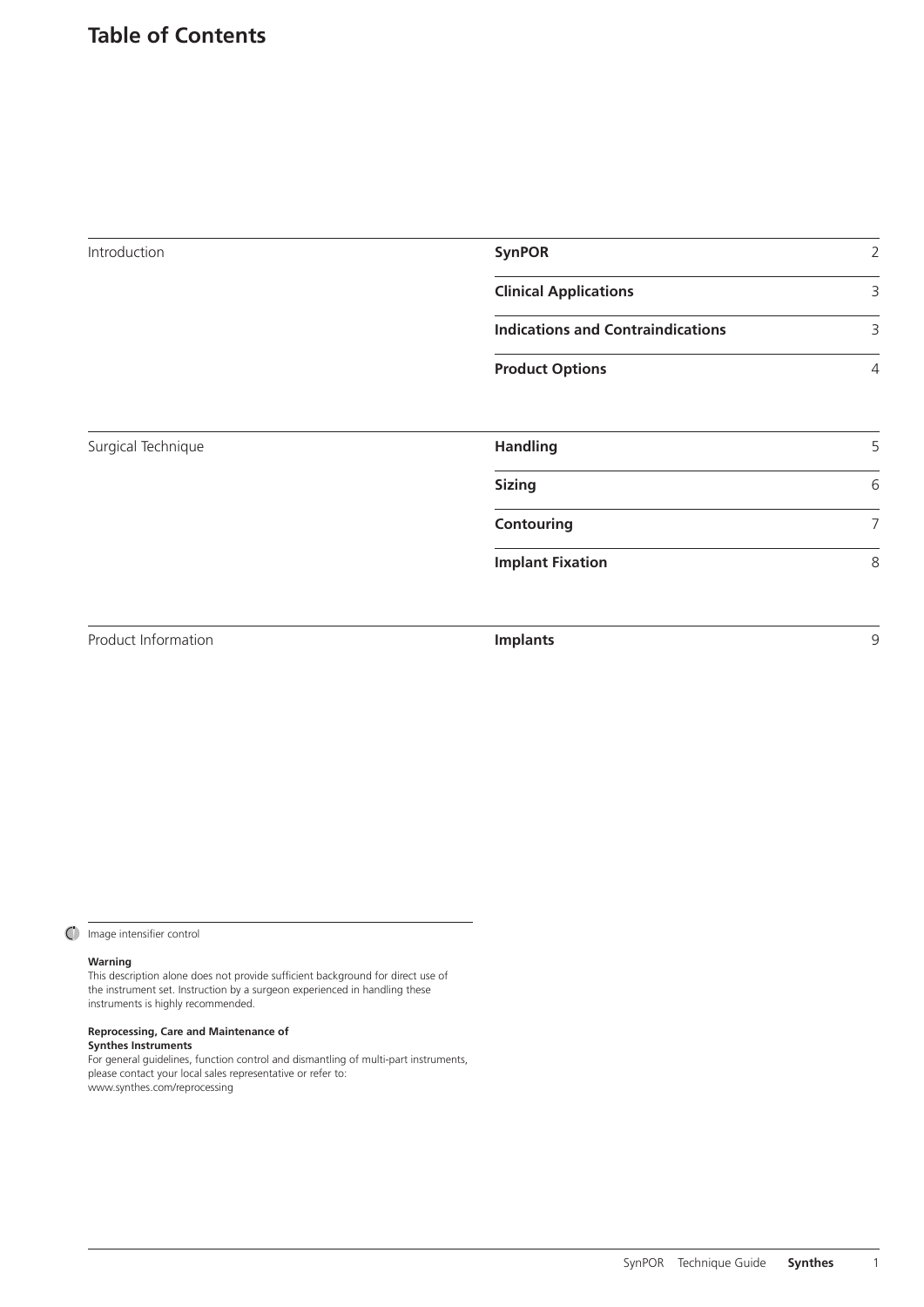# **SynPOR.** Synthes porous polyethylene implants.

#### **Overview**

SynPOR implants are manufactured from an inert, nonabsorbable polymer formulated to contain a network of open and interconnecting pores approximately 100–250 μm in size. These interconnected pores allow fibrovascular tissue ingrowth and relative host incorporation, rather than host encapsulation observed with smooth-surface implants<sup>1</sup>.

SynPOR implants are well suited for craniofacial reconstruction and augmentation. The implant's porous structure promotes tissue ingrowth and results in rapid integration and stabilization.

#### **Features**

- Porous structure supports tissue ingrowth
- Smooth implants have one barrier surface allowing tissue ingrowth on only one side
- Nonabsorbable material
- Semi-rigid material is strong yet flexible
- Contourable and easily shapeable
- Implants may be fixated with screws, tacks, wire or suture

### **Material**

SynPOR implants are manufactured from ultra-high molecular weight polyethylene (UHMWPE), which has a long history of use as a surgical implant and meets the requirements of ASTM standard<sup>2</sup>. In addition, SynPOR implants have passed ISO standard tests for biocompatibility<sup>3</sup>. Several SynPOR designs also incorporate titanium mesh constructed from commercially pure titanium.

1. Yaremchuk, M.J., Facial skeletal reconstruction using porous polyethylene implants. Plast Reconstr Surg, 2003. 111(6): p. 1818-27 2. ASTM F648, Standard Specification for Ultra-High-Molecular Weight

- Polyethylene Powder and Fabricated Form for Surgical Implants.
- 3. ISO 10993, Biological Evaluation of Medical Devices.



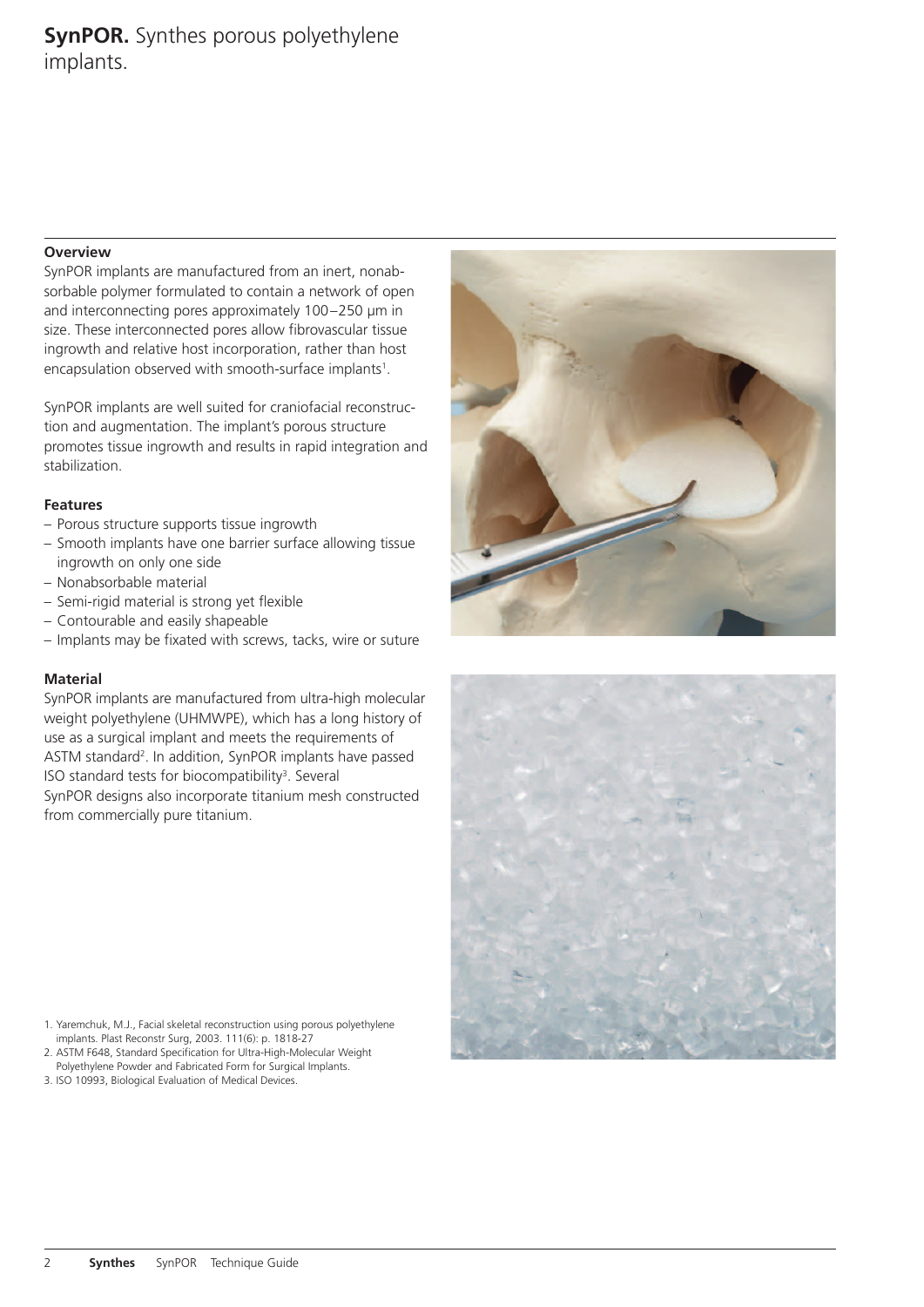# **Clinical Applications Indications and Contraindications**

#### **Clinical Applications**

#### **Orbital augmentation and reconstruction:**

- Orbital floor/wall
- Orbital rim
- Enophthalmos
- Lower eyelid retraction

#### **Facial augmentation:**

- Malar
- Genioplasty
- Mandibular: angle/body/ramus

#### **Indications**

SynPOR Implants are intended for the augmentation or reconstruction of bony contours in the craniomaxillofacial skeleton in non-load bearing indications only.

#### **Contraindications**

SynPOR Implants should not be used in the following circumstances:

- The presence of active or latent infections
- Systemic disorders and/or limitations in blood supply that may cause slow healing and increase the possibility of infection and/or rejection of the implants
- Tissue that has been compromised by cancer therapies
- Any degenerative disease process that would adversely
- affect proper placement of the implants
- Sinus procedures
- Cranioplasty procedures
- Dura repair or cases where the dura is damaged

SynPOR Implants are not indicated for use in load bearing and unstable indications unless used in conjunction with appropriate osteosynthesis fixation systems.

Please see Instructions for Use for complete indications, contraindications, warnings and precautions.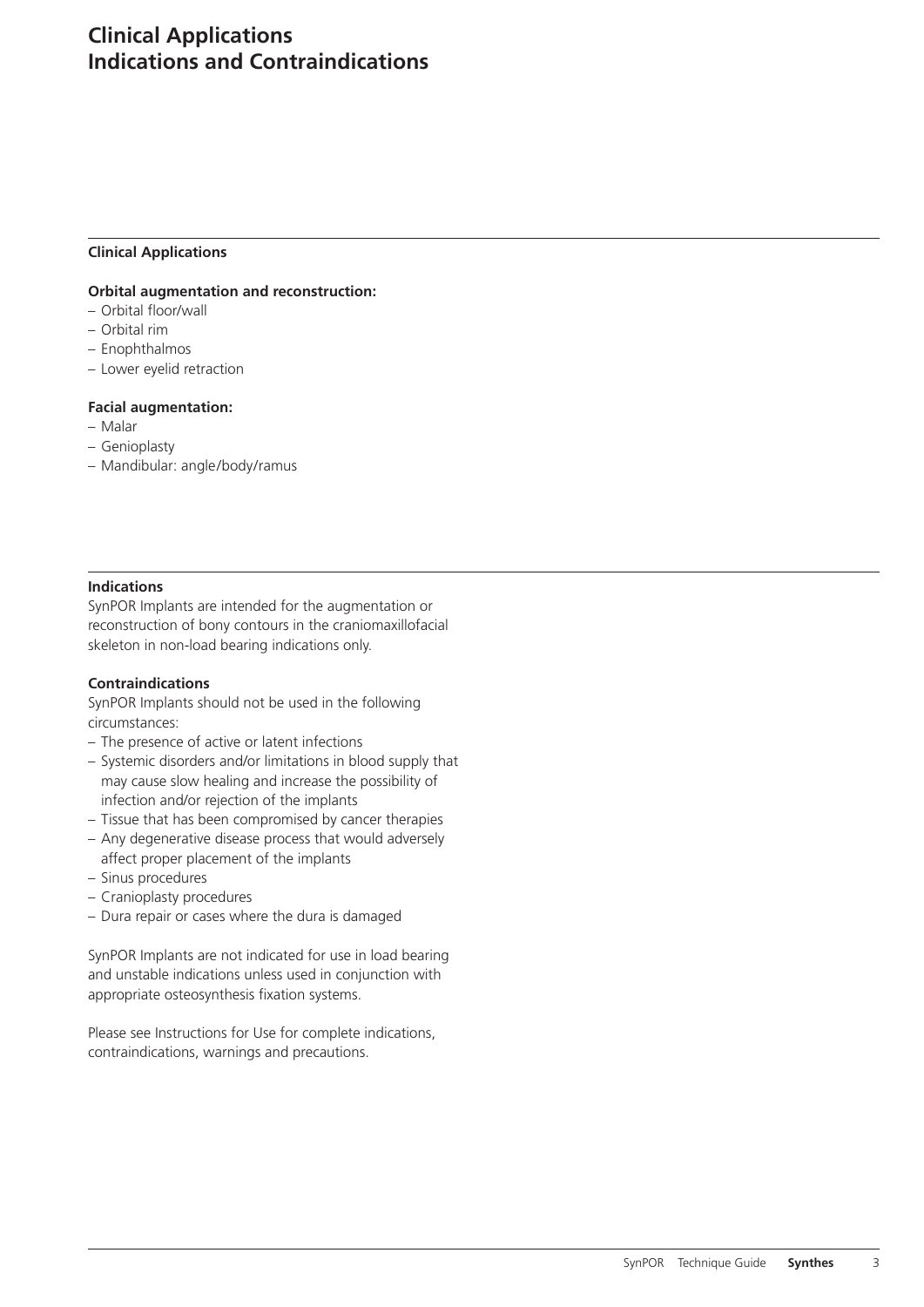### **SynPOR Sheets**

Engineered to maintain an open interconnected porosity throughout the implant to support tissue ingrowth.

### **SynPOR Smooth Sheets**

Implants have a thin layer of solid polyethylene on the superior surface to minimize tissue adhesion and porous polyethylene on the inferior surface to support tissue ingrowth.

- Radiolucency reduces interference with diagnostic imaging
- Anatomical shapes, proven through many years of clinical history, allow for quick implantation
- $-$  50 mm $\times$ 50 mm sheets for custom shaping
- Multiple thicknesses to meet clinical needs

**Technique Tip:** For smooth implants, place the smooth side of the implant toward the soft tissue to minimize adhesion and ensure motility of the globe.





SynPOR Orbital Floor Plate SynPOR Fan Plate







# **SynPOR Titanium Orbital Floor Mesh Plate**

The fan-shaped 1.3 mm orbital floor plate is embedded in porous sheets.

### **SynPOR Smooth Titanium Orbital Floor Mesh Plate**

The fan-shaped 1.3 mm orbital floor plate is embedded in a porous and a smooth sheet. SynPOR Smooth Titanium Reinforced Fan Plates provide a barrier to minimize soft tissue adhesion on the superior surface and a porous surface on the reverse side to support tissue ingrowth.

- Titanium mesh provides radiographic visibility
- Increased sheet strength and contour retention
- Available with titanium mesh partially exposed or completely covered for multiple fixation options
- Anatomical shape and radial titanium mesh design minimize cutting
- Polyethylene sheets reduce sharp titanium edges after cutting and facilitate insertion
- Fixation hole positions allow for optimal screw placement
- Available in two thicknesses: 0.8 mm und 1.5 mm



SynPOR Titanium Orbital Floor Mesh Plate



SynPOR Smooth Titanium Orbital Floor Mesh Plate



SynPOR Titanium Orbital Floor Mesh Plate, with exposed fixation holes



SynPOR Smooth Titanium Orbital Floor Mesh Plate , with exposed fixation holes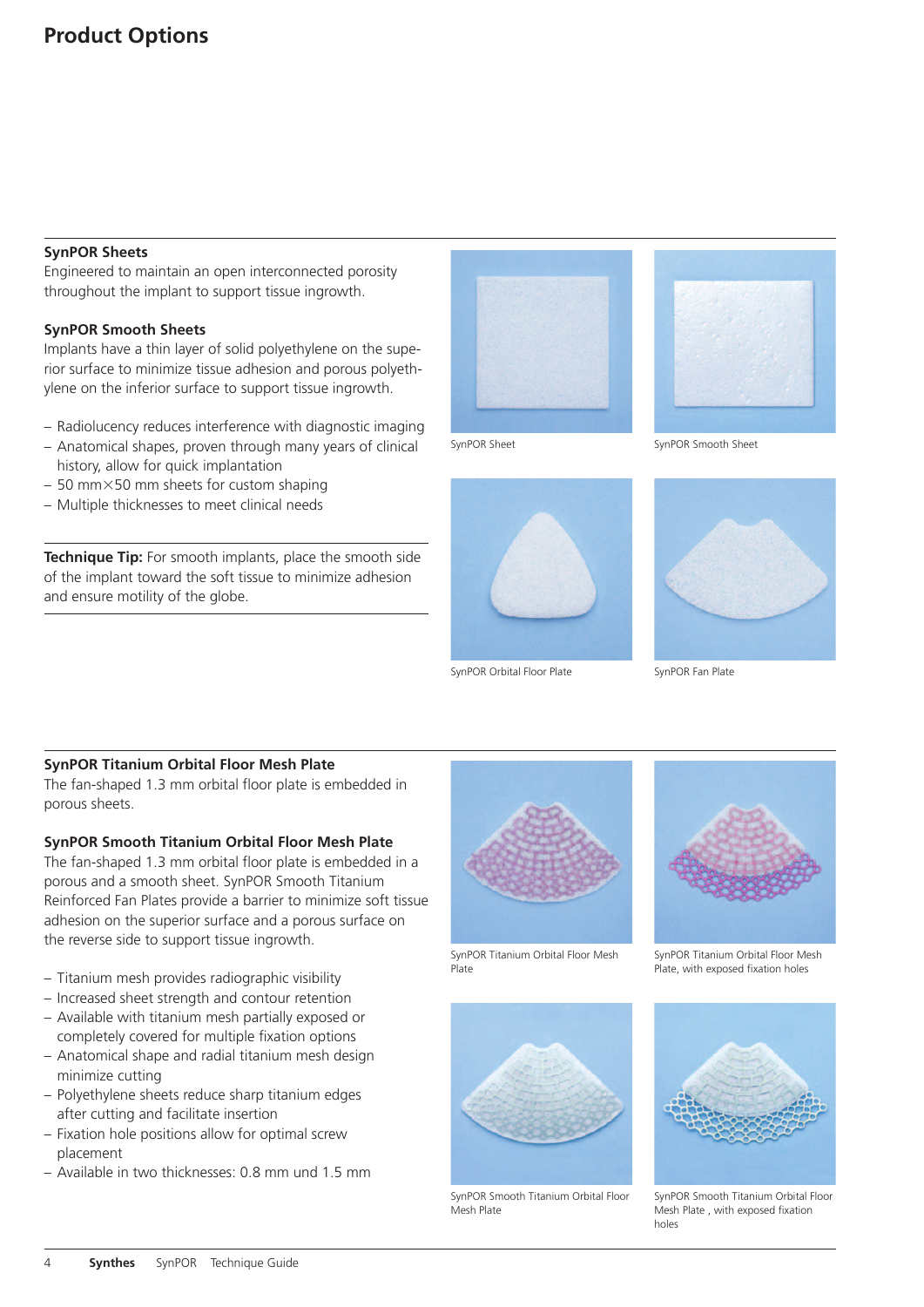SynPOR implants should not be removed from their sterile packaging until time of implantation.

The implants should be handled with clean, powder-free gloves to prevent contamination.

**Caution:** Do not place implants on surgical drapes, surgical clothing or any other material that may contaminate the implants with lint or other particulate matter. Implants may be placed in sterile saline to prevent contamination.

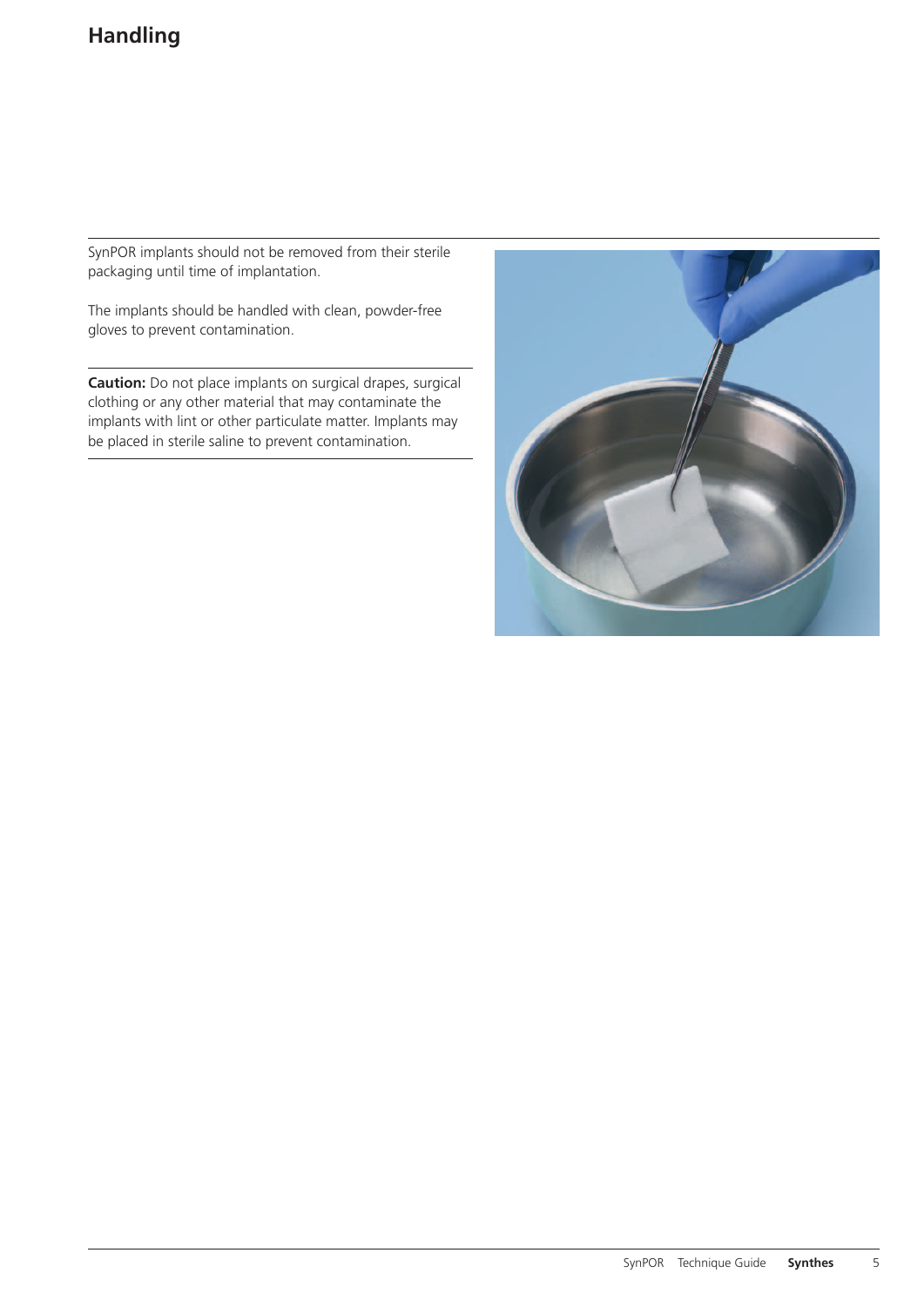SynPOR implants can be easily cut and sculpted with scissors, mesh cutters and/or scalpel to the desired shape.



**Caution:** Do not use electrosurgical devices to cut or modify the implants.



### **Thicker implants**

Thicker implants may be adapted to the surgical site using bone cutters or cutting burrs to achieve the desired shape. After burring the implant, reestablish the open pore structure by shaving the outer surface of the implant with a scalpel.



### **Multiple pieces**

Multiple pieces can be sutured together when thicker or larger implants are required.

After sizing the implant, rinse in sterile saline solution to remove loose particles.

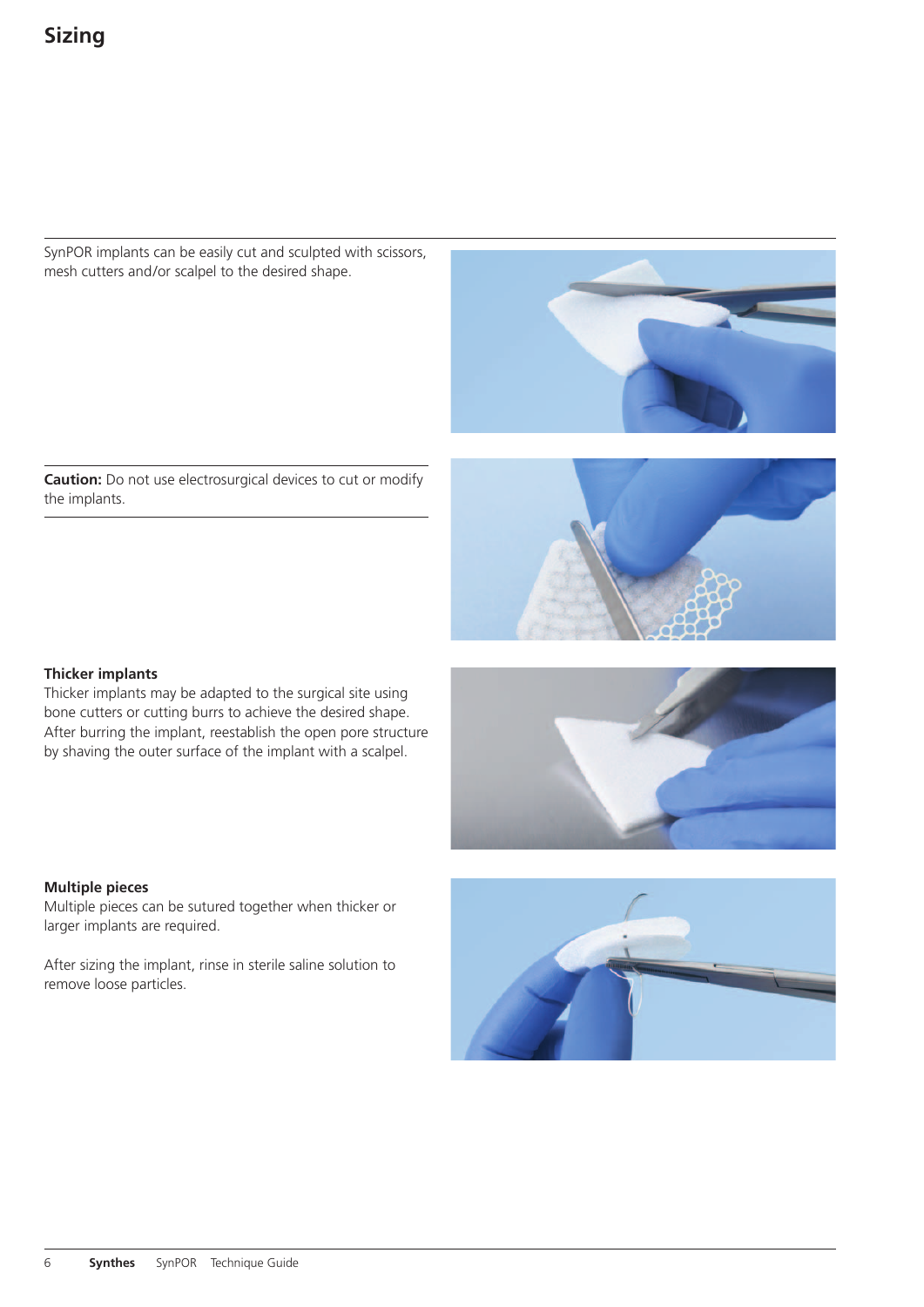# **Contouring**

SynPOR implants can be contoured by submerging in hot, sterile saline (over 70° C) for several minutes until the implant softens. Higher temperatures will improve the ability to contour the implant.

Remove implant from the hot saline and contour to the desired shape. If there is too much resistance, return implant to hot saline.

Allow the implant to cool completely to maintain achieved shape. Cold, sterile saline can accelerate the cooling process.

Reheat the implant as necessary to achieve the final form desired.



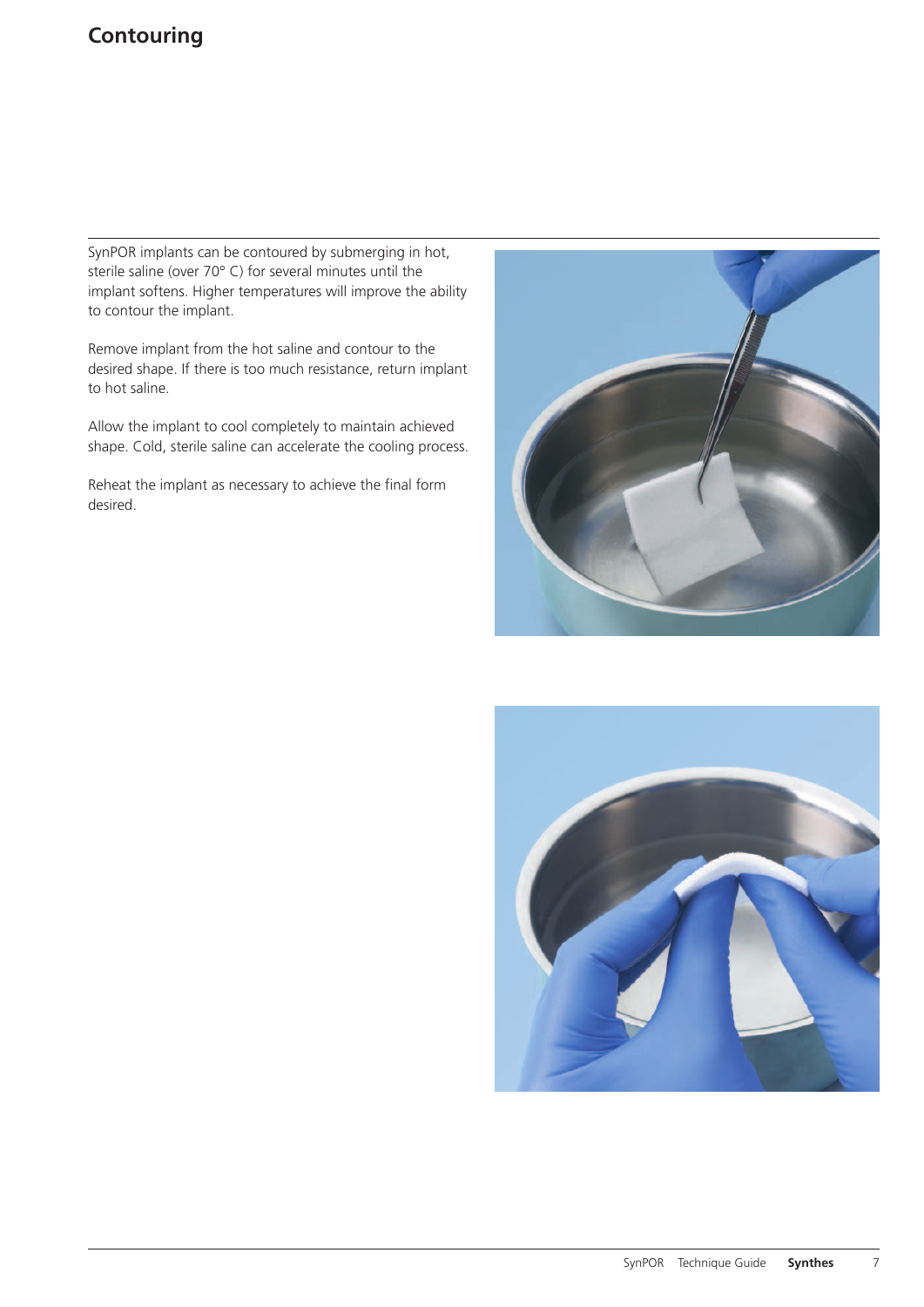# **Implant Fixation**

Stabilize the implant with screws, tacks, wire or suture as desired.

When using screws, tighten sufficiently to compress the implant to the bone and minimize screw profile.

Make any final modifications in situ. Feather the edges of the implant to create a smooth transition and minimize palpability.

**Caution:** Take care to remove all carved debris from the surgical site.



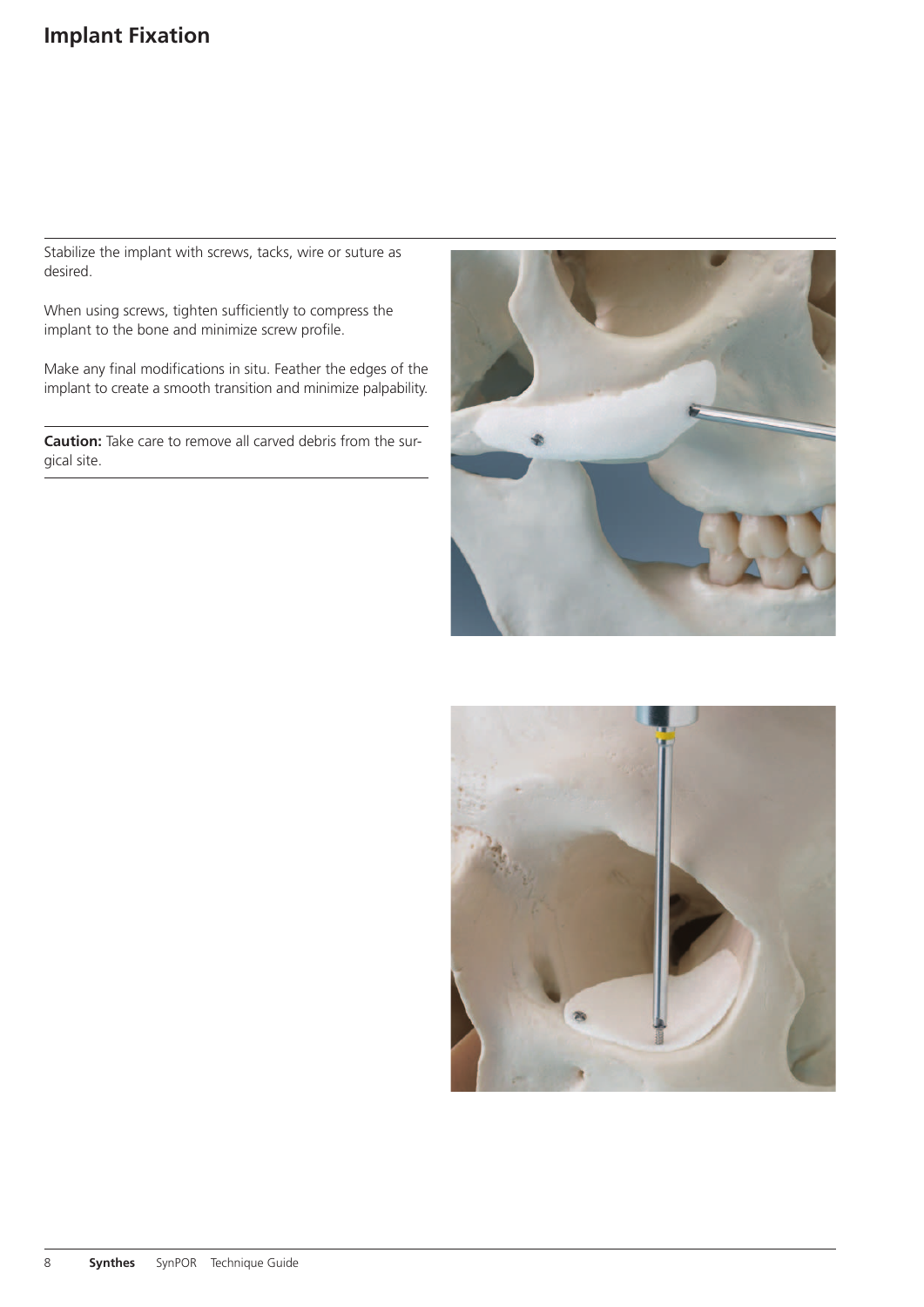# **SynPOR Sheet, sterile**

| Art. No.    | Dimension (mm) | Thickness (mm) |
|-------------|----------------|----------------|
| 08.510.110S | $50\times50$   | 0.45           |
| 08.510.120S | $50\times50$   | 0.8            |
| 08.510.130S | $50\times50$   | 15             |
| 08.510.140S | $50\times50$   | 3.0            |

# **SynPOR Smooth Sheet, sterile**

| Art. No.    | Dimension (mm) | Thickness (mm) |
|-------------|----------------|----------------|
| 08.510.220S | $50\times50$   | 0.8            |

# **SynPOR Orbital Floor Plate, sterile**

| Art. No.    | Dimension (mm) | Thickness (mm) |
|-------------|----------------|----------------|
| 08.510.540S | $24\times24$   | 0.8            |
| 08.510.541S | $30\times30$   | 0.8            |
| 08.510.5425 | $35\times35$   | 0.8            |
| 08.510.543S | 24×24          | 1.5            |
| 08.510.544S | $30\times30$   | 1.5            |
| 08.510.5455 | $35\times35$   | 15             |

# **SynPOR Smooth Orbital Floor Plate, sterile**

| Art. No.    | Dimension (mm) | Thickness (mm) |
|-------------|----------------|----------------|
| 08.510.640S | $74\times74$   | 0 R            |
| 08.510.6415 | $30\times30$   | 0 R            |
| 08.510.6425 | $35\times35$   | 0 R            |

# **SynPOR Fan Plate, sterile**

| Art. No.    | Radius (mm) | Thickness (mm) |
|-------------|-------------|----------------|
| 08.510.546S | 35          | 0 R            |
| 08.510.5475 | 35          | 15             |

# **SynPOR Smooth Fan Plate, sterile**

| Art. No.    | Radius (mm) | Thickness (mm) |
|-------------|-------------|----------------|
| 08.510.646S | 35          | 0 R            |



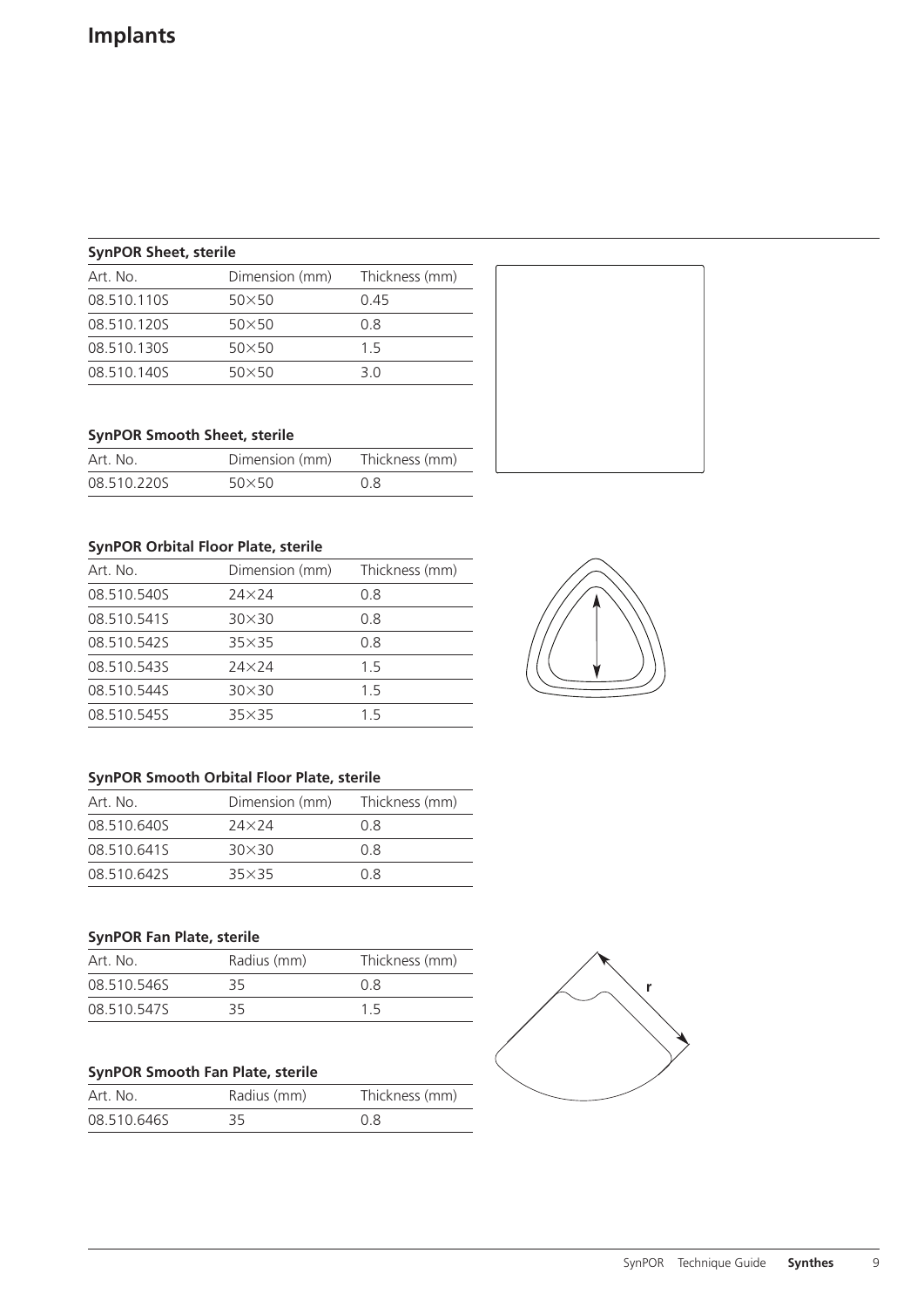### **SynPOR Titanium Orbital Floor Mesh Plate, sterile**

| Art. No.    | Radius (mm) | Thickness (mm)                     |
|-------------|-------------|------------------------------------|
| 08.520.1205 | 44.6        | 0.8                                |
| 08.520.1215 | 43.6        | 0.8 with exposed<br>fixation holes |
| 08.520.1305 | 44.6        | 15                                 |
| 08.520.1315 | 43.6        | 1.5 with exposed<br>fixation holes |



SynPOR/SynPOR Smooth Titanium Orbital Floor Mesh Plate

#### **SynPOR Smooth Titanium Orbital Floor Mesh Plate, sterile**

| Art. No.    | Radius (mm) | Thickness (mm)                     |
|-------------|-------------|------------------------------------|
| 08.520.2205 | 44.6        | 0.8                                |
| 08.520.2215 | 43.6        | 0.8 with exposed<br>fixation holes |
| 08.520.230S | 44.6        | 1.5                                |
| 08.520.2315 | 44.6        | 1.5 with exposed<br>fixation holes |

**Note:** SynPOR porous polyethylene implants are provided sterile and for single-patient use. Do not resterilize.



SynPOR/SynPOR Smooth Titanium Orbital Floor Mesh Plate , with exposed fixation holes